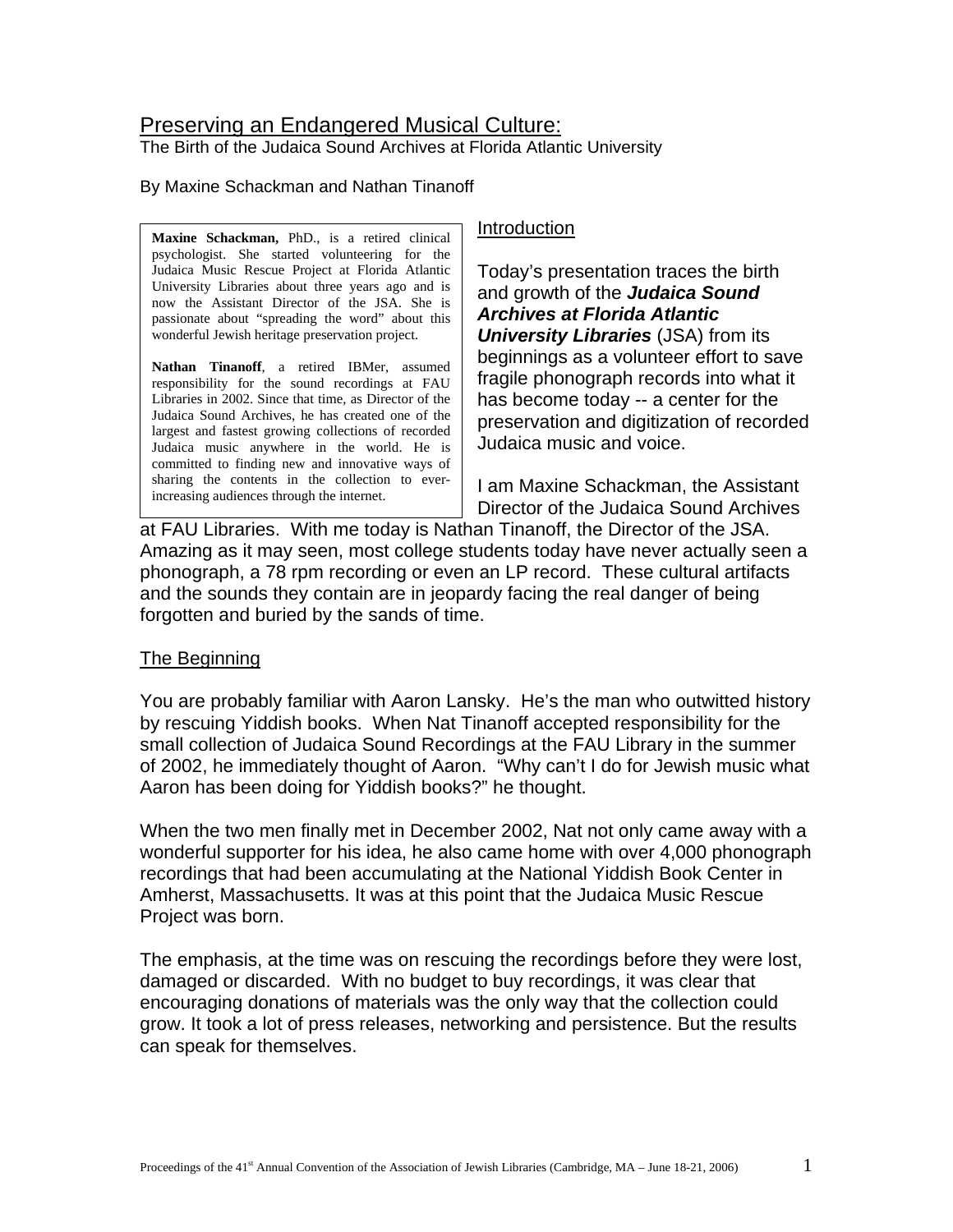Since 2002 over 26,000 recordings (78s, LP's, tapes, 45s and CDs) have been donated by institutions such as the Baltimore Hebrew University, the Center for Yiddish Culture, Spertus in Chicago, and the University of Judaism, to name a few. In addition over 570 individuals have donated their personal collections to the JSA.

## Defining the Mission

The Judaica Sound Archives at Florida Atlantic University Libraries (JSA) has now accumulated one of the largest collections of Judaica sound recordings in the world. It is committed to collecting, digitizing, and promoting through education, this cultural and historical treasure.

The JSA at Florida Atlantic University Libraries uniquely combines three major factors.

- *An emphasis on growing the collection*: JSA is committed to seeking out the recordings and encouraging their donation to FAU Libraries for safe keeping. The JSA not only preserves Jewish music (Yiddish, Cantorial, Sephardic, and Hebrew); we also preserve music by important Jewish artists, composers and conductors.
- *Technical savvy:* A dozen dedicated computers are used in almost every aspect of our work.
- *Staff:* Drawing upon the numerous Jewish retirees in southern Florida, the JSA is able to organize a corps of volunteers to donate their time, and effort for the project. In addition, we have student workers and seven employees who keep the wheels moving smoothly.

Using volunteers, we have created an efficient way of processing donated recordings so as to avoid overwhelming backlogs. Today the JSA has over 30 volunteer workers doing all kinds of tasks. Our volunteers

- sort thousands of records
- accurately enter the information into databases
- clean and store the actual recordings for later digitization
- verify information in the databases
- translate foreign text into English
- scan labels and album covers
- and digitize tracks.

In addition we have about 25 volunteer collection agents (we call them zamlers) all across the USA and Canada who seek out vintage recordings for the JSA.

The Florida Center for Library Automation (FCLA) has given FAU Libraries a grant to catalogue and digitize some of the JSA's oldest recordings which will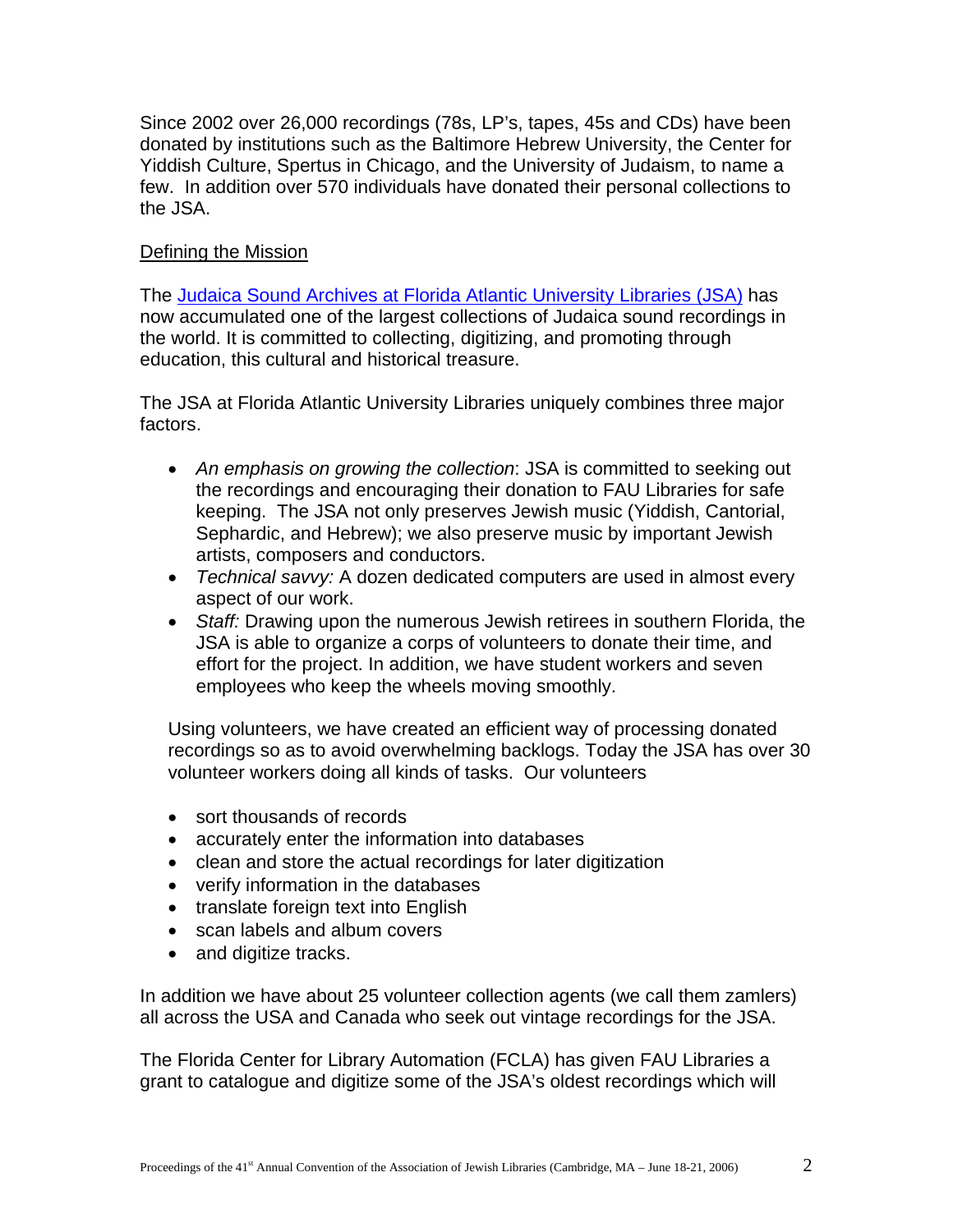then be included in their Florida Heritage Collection. Only those recordings produced prior to 1920 will be part of this digitization project.

Eventually one thousand digital tracks of Cantorial and Yiddish recordings along with scans of their labels and catalogue information will become part of the Florida Heritage Collection online. These materials will be the first on their website to contain sound and will provide FCLA with a template for future digital sound collections. So far, 768 catalogue entries have been created by FAU's Bibliographic Services and about 75% of them involve original cataloguing. These entries are available in OCLC WorldCat.

The recordings in our collection are historic and many of them are not in very good condition. For example, one of the recordings, Fanny Brice singing "Second Hand Rose," was introduced at the Zieglfield Follies in 1921. If you were to hear the original phonograph recording for you it would sound scratchy and it would be difficult to make out the lyrics. Now, through the wonders of modern digital technology, the sound is clearer and more enjoyable to listen to.

The Judaica Sound Archives had three major goals:

- To rescue phonograph recordings before they are lost, damaged or discarded.
- To create a comprehensive resource of recorded Judaica sound for scholars, students and the casual listener.
- To creatively explore the ways that we can share and promote the music in the collection (in accordance with copyright laws).

## JSA Website

One of the most important vehicles for accomplishing this last goal is our website ([www.fau.edu/jsa](http://www.fau.edu/jsa)). Our website:

- Contains information about the history and mission of the JSA.
- Allows visitors to sign up for our e-newsletter.
- Contains important information for those who might want to donate their recordings (This page not only gives detailed instructions about how to pack and mail recordings safely and inexpensively, it will even print a mailing label for you!)

But the heart of our website is a unique database search engine. Our database specialists have taken software which may not be generally well-known, but is very familiar to genealogists who regularly search for names with different spellings and created a new and exciting application for us.

Only the 78rpm database can be searched online at this time. Our LP database search engine is still under development.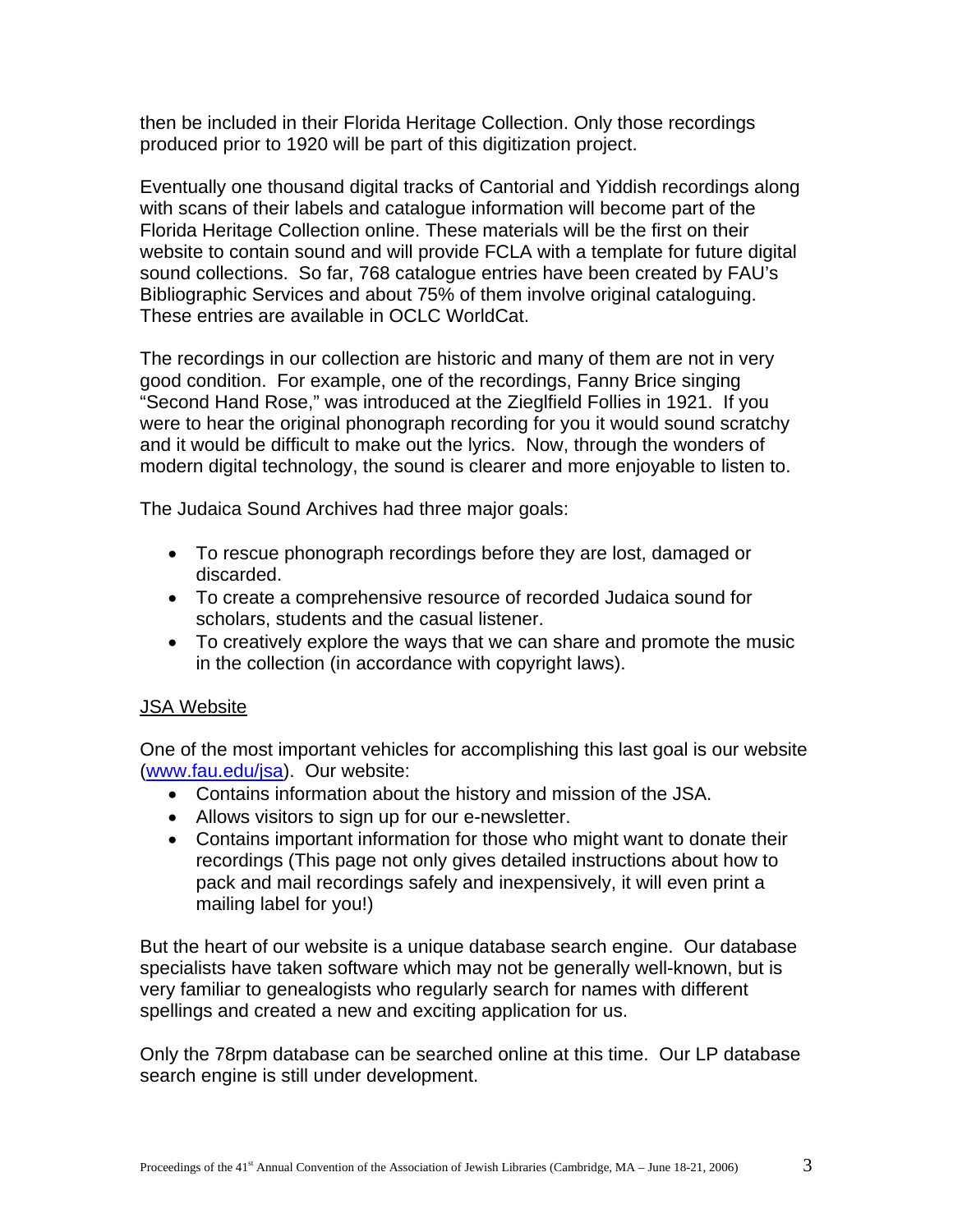A major problem facing someone wanting to find a specific song or artist in our collection of 78 rpm recordings is that we are dealing with several different languages – English, Yiddish, Hebrew are the most common.

How do you spell "Roshinkes mit Mandlen"? What if you only know the English translation "Raisins and Almonds"? A search will return not only exact matches to the English title but also Yiddish versions of the same song. Don't know how to spell a performer's name? Simply type in a spelling that seems reasonable to you and the search engine, using Daitch-Mokotoff Soundex encoding, will phonetically match it. You will get a list of all names that sound the same regardless of spelling. The same would be true for different spellings of Hebrew and Yiddish words in song titles.

The website also features the music from collections for which we have been able to obtain rights. At present we have two such collections online (*Children's Music* and *The Music of Sidor Belarsky*), but we are working on creating others and they will soon be online as well. [Note: Within weeks of the AJL presentation voice recordings of Cantors Zvee Aroni and Louis Danto also went online.]

## Summary and Conclusion

The Judaica Sound Archives began with a list of under a thousand 78 rpm recordings in 2002. Today we have almost 7,500 individual song entries in our 78-rpm database.

Those that were produced prior to 1923 have been digitized. Some will become part of the Florida Heritage Collection online, but all will eventually become available through our website.

We also have a database which contains over 3,600 individual LP album entries. In addition we have a small collection of cassette tapes, 45 rpm recordings and CDs. Taken together this represents over 60,000 different recorded pieces.

Presently only about 400 songs are available on our website. The rest? They are waiting for the funding which will allow us to bring an ever-increasing amount of the collection to the internet.

Over 50% of the JSA collection involves the American-Yiddish experience. The collection also includes Israeli and Hebrew secular music, as well as a small collection of Sephardic music.

About 30% of the collection is cantorial or sacred music. Those present at the AJL Convention in Boston were able to hear the magnificent voices of three cantors from the past: Cantor Leib Glantz, Cantor Yossele Rosenblatt, and Cantor Moshe Kousevitsky. These cantors are no longer with us, but because of the work of the JSA their wonderful voices can be heard for generations to come.